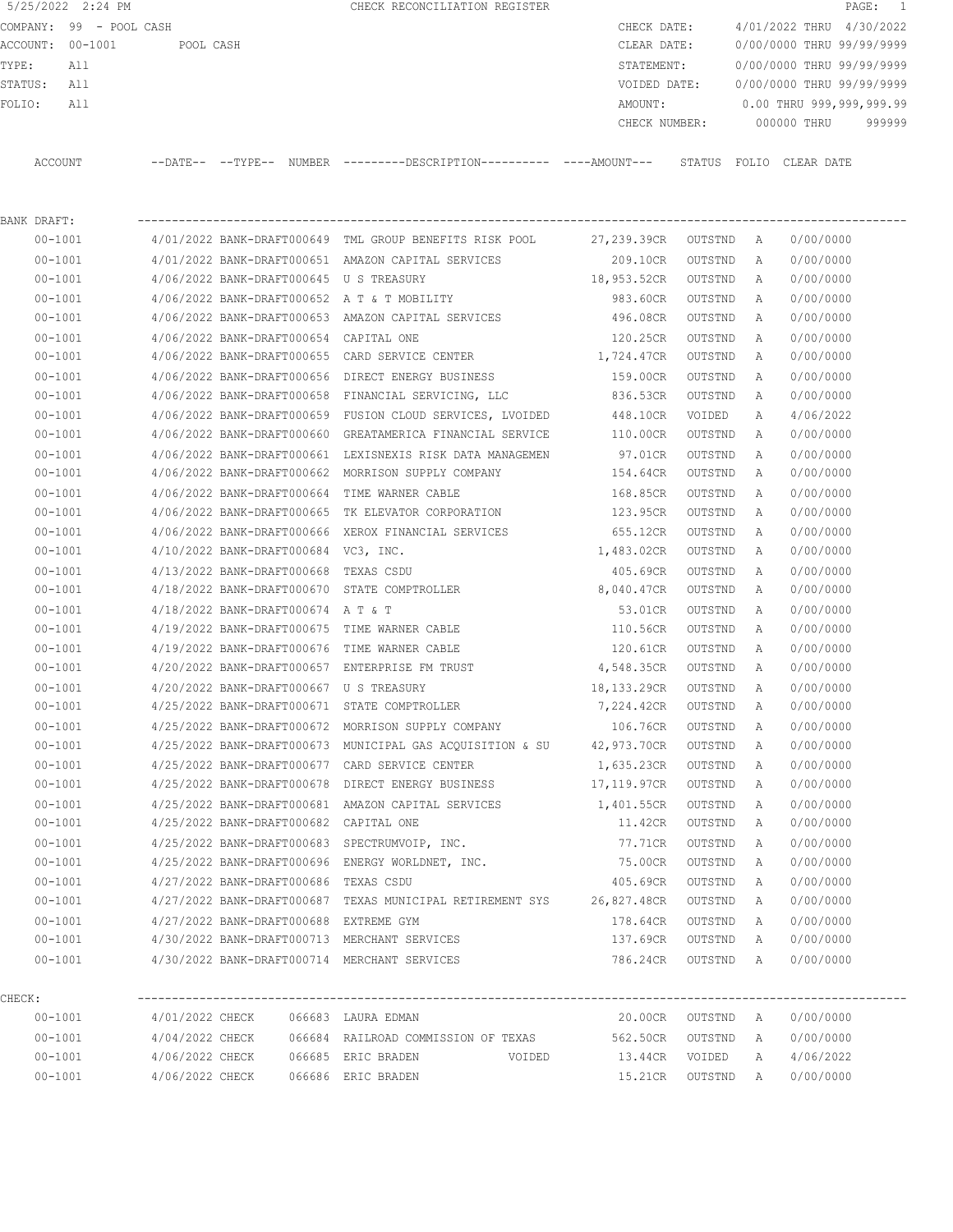COMPANY: 99 - POOL CASH CHECK DATE: 4/01/2022 THRU 4/30/2022 ACCOUNT: 00-1001 POOL CASH CLEAR DATE: 0/00/0000 THRU 99/99/9999 TYPE: All STATEMENT: 0/00/0000 THRU 99/99/9999 STATUS: All VOIDED DATE: 0/00/0000 THRU 99/99/9999 FOLIO: All AMOUNT: 0.00 THRU 999,999,999.99 CHECK NUMBER: 000000 THRU 999999 ACCOUNT --DATE-- --TYPE-- NUMBER ---------DESCRIPTION---------- ----AMOUNT--- STATUS FOLIO CLEAR DATE

5/25/2022 2:24 PM CHECK RECONCILIATION REGISTER PAGE: 2

CHECK: ---------------------------------------------------------------------------------------------------------------- 00-1001 4/06/2022 CHECK 066687 ALL TERRAIN TRUCKING 45.00CR OUTSTND A 0/00/0000 00-1001 4/06/2022 CHECK 066688 BLUE HOLE DRILLING 45.00CR OUTSTND A 0/00/0000 00-1001 4/06/2022 CHECK 066689 BOBCAT HEAVY CIVIL 45.00CR OUTSTND A 0/00/0000 00-1001 4/06/2022 CHECK 066690 CERTIFIED RENTALS & 45.00CR OUTSTND A 0/00/0000 00-1001 4/06/2022 CHECK 066691 ENSOURCE CORP. 45.00CR OUTSTND A 0/00/0000 00-1001 4/06/2022 CHECK 066692 HARPER BROTHERS CONS 45.00CR OUTSTND A 0/00/0000 00-1001 4/06/2022 CHECK 066693 I.M.SERVICES 45.00CR OUTSTND A 0/00/0000 00-1001 4/06/2022 CHECK 066694 LAMB-STAR 45.00CR OUTSTND A 0/00/0000 00-1001 4/06/2022 CHECK 066695 NC CONTRACTORS,INC 45.00CR OUTSTND A 0/00/0000 00-1001 4/06/2022 CHECK 066696 NORTHSTAR ENERGY SER 45.00CR OUTSTND A 0/00/0000 00-1001 4/06/2022 CHECK 066697 PBS CONSTRUCTION 45.00CR OUTSTND A 0/00/0000 00-1001 4/06/2022 CHECK 066698 PIPELINE CONTROLS & 45.00CR OUTSTND A 0/00/0000 00-1001 4/06/2022 CHECK 066699 PROFESSIONAL SERVICE 45.00CR OUTSTND A 0/00/0000 00-1001 4/06/2022 CHECK 066700 ROLL & LOCK SYSTEMS, 45.00CR OUTSTND A 0/00/0000 00-1001 4/06/2022 CHECK 066701 SEALCOAT SPECIALISTS 45.00CR OUTSTND A 0/00/0000 00-1001 4/06/2022 CHECK 066702 TOPWATER ENERGY SOLU 45.00CR OUTSTND A 0/00/0000 00-1001 4/06/2022 CHECK 066703 A L & M DO-IT BEST BUILDING SU 227.74CR OUTSTND A 0/00/0000 00-1001 4/06/2022 CHECK 066704 ARNOLD OIL COMPANY OF AUSTIN, 184.81CR OUTSTND A 0/00/0000 00-1001 4/06/2022 CHECK 066705 ACCURATE UTILITY SUPPLY, LLC 8,086.76CR OUTSTND A 0/00/0000 00-1001 4/06/2022 CHECK 066706 THIRKETTLE CORPORATION 18,218.76CR OUTSTND A 0/00/0000 00-1001 4/06/2022 CHECK 066707 AQUA-TECH LABORATORIES, INC. 1,911.00CR OUTSTND A 0/00/0000 00-1001 4/06/2022 CHECK 066708 BAKER & TAYLOR BOOKS 552.06CR OUTSTND A 0/00/0000 00-1001 4/06/2022 CHECK 066709 BOVEY & COCHRAN, PLLC 1,790.93CR OUTSTND A 0/00/0000 00-1001 4/06/2022 CHECK 066710 BRAMMER'S ATHLETIC WEARHOUSE, 320.35CR OUTSTND A 0/00/0000 00-1001 4/06/2022 CHECK 066711 CLEAR IMAGE 102.06CR OUTSTND A 0/00/0000 00-1001 4/06/2022 CHECK 066712 COLUMBUS PUBLISHING COMPANY IN 340.00CR OUTSTND A 0/00/0000 00-1001 4/06/2022 CHECK 066713 COLUMBUS AUTO SUPPLY 65.80CR OUTSTND A 0/00/0000 00-1001 4/06/2022 CHECK 066714 COLUMBUS BEARING & INDUSTRIAL 90.99CR OUTSTND A 0/00/0000 00-1001 4/06/2022 CHECK 066715 COLUMBUS BUTANE COMPANY 46.80CR OUTSTND A 0/00/0000 00-1001 4/06/2022 CHECK 066716 COLUMBUS MEDICAL CLINIC 179.00CR OUTSTND A 0/00/0000 00-1001 4/06/2022 CHECK 066717 COLUMBUS TIRE CENTER 694.88CR OUTSTND A 0/00/0000 00-1001 4/06/2022 CHECK 066718 DEWITT POTH & SON LLC 8.81CR OUTSTND A 0/00/0000 00-1001 4/06/2022 CHECK 066719 DEZURIK, INC. 875.00CR OUTSTND A 0/00/0000 00-1001 4/06/2022 CHECK 066720 GAJESKE, INC. 102.35CR OUTSTND A 0/00/0000 00-1001 4/06/2022 CHECK 066721 W.W. GRAINGER 61.46CR OUTSTND A 0/00/0000 00-1001 4/06/2022 CHECK 066722 HAMILTON PEST CONTROL, LLC 250.00CR OUTSTND A 0/00/0000 00-1001 4/06/2022 CHECK 066723 HCTRA 5.52CR OUTSTND A 0/00/0000 00-1001 4/06/2022 CHECK 066724 HOELSCHER CAR-CARE CENTER, INC 872.80CR OUTSTND A 0/00/0000 00-1001 4/06/2022 CHECK 066725 K & L SUPPLY, INC. 437.75CR OUTSTND A 0/00/0000 00-1001 4/06/2022 CHECK 066726 K-3 RESOURCES, L.P. 2,411.50CR OUTSTND A 0/00/0000 00-1001 4/06/2022 CHECK 066727 DOUGLAS M. KAMENSKI 504.00CR OUTSTND A 0/00/0000 00-1001 4/06/2022 CHECK 066728 RICHARD L. SAPP 4,346.84CR OUTSTND A 0/00/0000 00-1001 4/06/2022 CHECK 066729 O'REILLY AUTO PARTS 135.21CR OUTSTND A 0/00/0000 00-1001 4/06/2022 CHECK 066730 OMNIBASE SERVICES OF TEXAS 180.00CR OUTSTND A 0/00/0000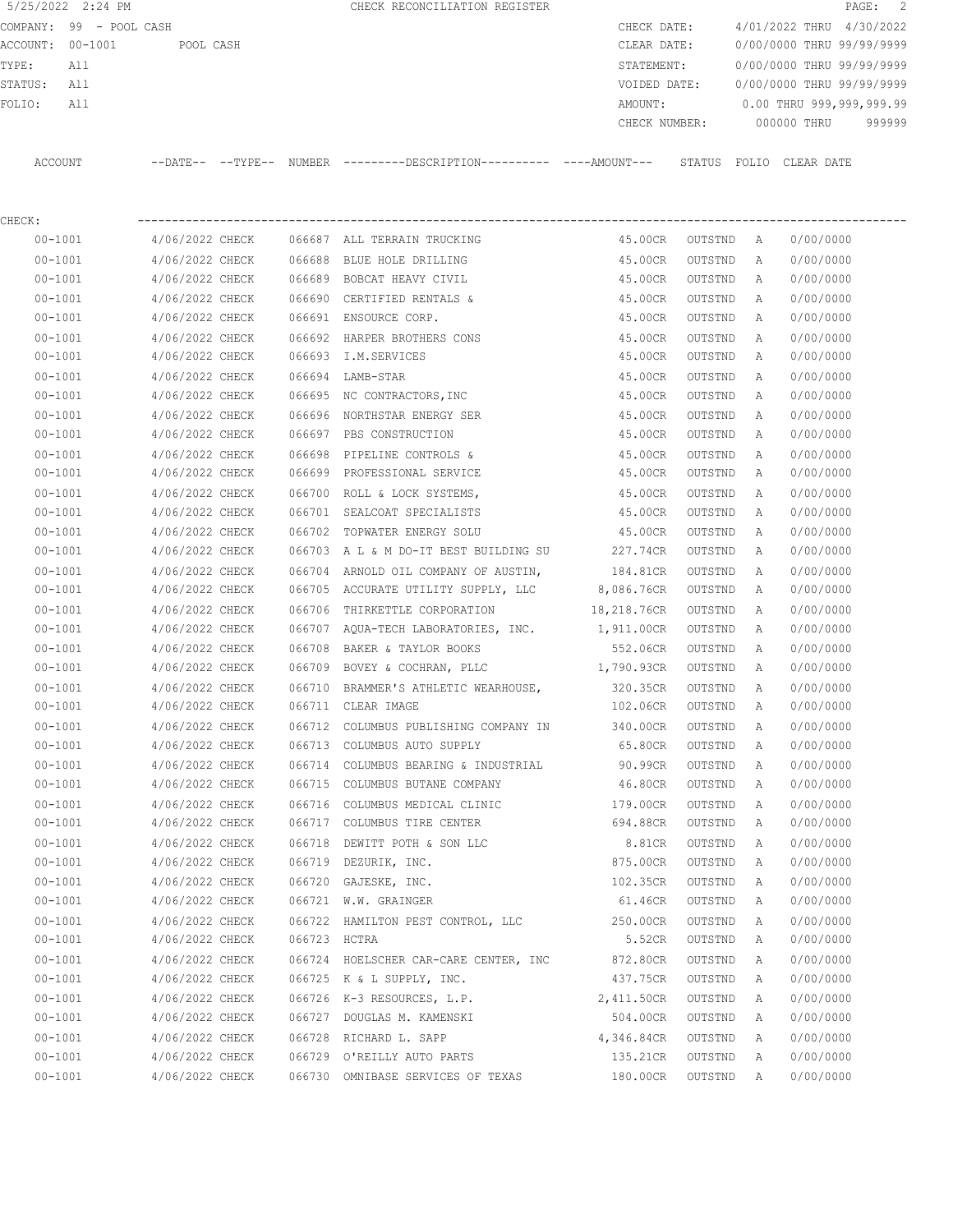|                  | 5/25/2022 2:24 PM       |                            |  | CHECK RECONCILIATION REGISTER                       |               |        |                           | PAGE: 3 |  |
|------------------|-------------------------|----------------------------|--|-----------------------------------------------------|---------------|--------|---------------------------|---------|--|
|                  | COMPANY: 99 - POOL CASH |                            |  |                                                     | CHECK DATE:   |        | 4/01/2022 THRU 4/30/2022  |         |  |
| ACCOUNT: 00-1001 |                         | POOL CASH                  |  |                                                     | CLEAR DATE:   |        | 0/00/0000 THRU 99/99/9999 |         |  |
| TYPE:            | All                     |                            |  |                                                     | STATEMENT:    |        | 0/00/0000 THRU 99/99/9999 |         |  |
| STATUS:          | All                     |                            |  |                                                     | VOIDED DATE:  |        | 0/00/0000 THRU 99/99/9999 |         |  |
| FOLIO:           | All                     |                            |  |                                                     | AMOUNT:       |        | 0.00 THRU 999,999,999.99  |         |  |
|                  |                         |                            |  |                                                     | CHECK NUMBER: |        | 000000 THRU               | 999999  |  |
|                  |                         |                            |  |                                                     |               |        |                           |         |  |
| ACCOUNT          |                         | $--$ DATE $- --$ TYPE $--$ |  | NUMBER ---------DESCRIPTION---------- ----AMOUNT--- |               | STATUS | FOLIO CLEAR DATE          |         |  |
|                  |                         |                            |  |                                                     |               |        |                           |         |  |
|                  |                         |                            |  |                                                     |               |        |                           |         |  |

| CHECK:      |                                        |             |                                                                |                      |         |   |           |
|-------------|----------------------------------------|-------------|----------------------------------------------------------------|----------------------|---------|---|-----------|
| $00 - 1001$ |                                        |             | 4/06/2022 CHECK 066731 PERDUE, BRANDON, FIELDER, COLL          | 1,148.17CR OUTSTND A |         |   | 0/00/0000 |
| $00 - 1001$ | 4/06/2022 CHECK                        |             | 066732 PRESTIGE OFFICE PRODUCTS                                | 394.57CR             | OUTSTND | A | 0/00/0000 |
| $00 - 1001$ | 4/06/2022 CHECK                        |             | 066733 ROSENBAUM ELECTRIC, LLC 1,650.35CR                      |                      | OUTSTND | A | 0/00/0000 |
| $00 - 1001$ | 4/06/2022 CHECK                        |             | 066734 SAN BERNARD ELECTRIC COOPERATI 272.00CR                 |                      | OUTSTND | Α | 0/00/0000 |
| $00 - 1001$ | 4/06/2022 CHECK                        |             | 066735 RHONDA SCHNEIDER                                        | 57.68CR              | OUTSTND | Α | 0/00/0000 |
| $00 - 1001$ | 4/06/2022 CHECK                        |             | 066736 TEXAS EXCAVATION SAFETY SYSTEM 79.80CR                  |                      | OUTSTND | A | 0/00/0000 |
| $00 - 1001$ | 4/06/2022 CHECK                        |             | 066737 THE BANK OF NEW YORK MELLON                             | 500.00CR             | OUTSTND | A | 0/00/0000 |
| $00 - 1001$ |                                        |             | 4/06/2022 CHECK 066738 TRI-COUNTY PETROLEUM, INC. 10,380.85CR  |                      | OUTSTND | A | 0/00/0000 |
| $00 - 1001$ | 4/06/2022 CHECK                        |             | 066739 UNIFIRST HOLDINGS, INC.                                 | 785.14CR             | OUTSTND | A | 0/00/0000 |
| $00 - 1001$ | 4/06/2022 CHECK                        |             | 066740 HD SUPPLY FACILITIES MAINTENAN 572.39CR                 |                      | OUTSTND | А | 0/00/0000 |
| $00 - 1001$ | 4/06/2022 CHECK                        |             | 066741 XEROX BUSINESS SOLUTIONS SOUTH                          | 276.33CR             | OUTSTND | A | 0/00/0000 |
| $00 - 1001$ | 4/07/2022 CHECK                        |             | 066742 FUSION CLOUD SERVICES, LLC                              | 448.10CR             | OUTSTND | A | 0/00/0000 |
| $00 - 1001$ | 4/08/2022 CHECK                        |             | 066743 COLUMBUS COMMUNITY & INDUST. D 43,269.50CR              |                      | OUTSTND | A | 0/00/0000 |
| $00 - 1001$ | 4/08/2022 CHECK                        |             | 066744 MIKE C. HACKFELD                                        | 450.00CR             | OUTSTND | A | 0/00/0000 |
| $00 - 1001$ | 4/08/2022 CHECK                        |             | 066745 PATTILLO, BROWN, & HILL, L.L.P 3,250.00CR               |                      | OUTSTND | A | 0/00/0000 |
| $00 - 1001$ | 4/08/2022 CHECK                        |             | 066746 DIRECTV                                                 | 116.41CR             | OUTSTND | Α | 0/00/0000 |
| $00 - 1001$ |                                        |             | 4/08/2022 CHECK 066747 FREEDOM OIL RECOVERY 140.00CR           |                      | OUTSTND | A | 0/00/0000 |
| $00 - 1001$ |                                        |             | 4/08/2022 CHECK 066748 MARTINEZ ARCHITECTS, LP 2,500.00CR      |                      | OUTSTND | A | 0/00/0000 |
| $00 - 1001$ | 4/08/2022 CHECK                        |             | 066749 MARTIN GARAY                                            | 1,800.00CR           | OUTSTND | A | 0/00/0000 |
| $00 - 1001$ | 4/18/2022 CHECK                        |             | 066750 BINDER, BRUCE & SHAN                                    | 20.74CR              | OUTSTND | A | 0/00/0000 |
| $00 - 1001$ | 4/18/2022 CHECK                        |             | 066751 DIETZEL                                                 | 38.48CR              | OUTSTND | A | 0/00/0000 |
| $00 - 1001$ | 4/18/2022 CHECK                        |             | 066752 HARTIGAN, AMY                                           | 76.26CR              | OUTSTND | A | 0/00/0000 |
| $00 - 1001$ | 4/18/2022 CHECK                        |             | 066753 LYNCH GLOBAL INC.                                       | 25.37CR              | OUTSTND | Α | 0/00/0000 |
| $00 - 1001$ | 4/18/2022 CHECK                        |             | 066754 THOMPSON, CHRISTOPHE                                    | 25.37CR              | OUTSTND | A | 0/00/0000 |
| $00 - 1001$ | 4/19/2022 CHECK                        |             | 066755 A T & T MOBILITY                                        | 721.43CR             | OUTSTND | A | 0/00/0000 |
| $00 - 1001$ | 4/19/2022 CHECK                        | 066756      | INNER CORRIDOR TECHNOLOGIES, I                                 | 960.00CR             | OUTSTND | A | 0/00/0000 |
| $00 - 1001$ | 4/19/2022 CHECK                        | 066757      | BARR, MELISSA                                                  | 143.25CR             | OUTSTND | A | 0/00/0000 |
| $00 - 1001$ | 4/19/2022 CHECK                        | 066758      | DOUCETTE, ROSS                                                 | 25.37CR              | OUTSTND | Α | 0/00/0000 |
| $00 - 1001$ | 4/19/2022 CHECK                        |             | 066759 FOWLER, LARRY B                                         | 85.00CR              | OUTSTND | Α | 0/00/0000 |
| $00 - 1001$ | 4/19/2022 CHECK                        |             | 066760 ROBERTSON, DUSTYN                                       | 106.31CR             | OUTSTND | Α | 0/00/0000 |
| $00 - 1001$ | 4/19/2022 CHECK                        |             | 066761 TRAVIS KENT                                             | 30.00CR              | OUTSTND | A | 0/00/0000 |
| $00 - 1001$ | 4/20/2022 CHECK                        |             | 066762 U S POST OFFICE                                         | 487.76CR             | OUTSTND | Α | 0/00/0000 |
| $00 - 1001$ | 4/21/2022 CHECK 066763 CITY OF MOULTON |             |                                                                | 10.00CR              | OUTSTND | A | 0/00/0000 |
| $00 - 1001$ |                                        |             | 4/26/2022 CHECK 066764 A L & M DO-IT BEST BUILDING SU 128.15CR |                      | OUTSTND | A | 0/00/0000 |
| $00 - 1001$ | 4/26/2022 CHECK                        |             | 066765 ARNOLD OIL COMPANY OF AUSTIN,                           | 93.68CR              | OUTSTND | A | 0/00/0000 |
| $00 - 1001$ | 4/26/2022 CHECK                        |             | 066766 ACCURATE UTILITY SUPPLY, LLC                            | 583.14CR             | OUTSTND | A | 0/00/0000 |
| $00 - 1001$ | 4/26/2022 CHECK                        |             | 066767 BAKER & TAYLOR BOOKS                                    | 655.13CR             | OUTSTND | A | 0/00/0000 |
| $00 - 1001$ | 4/26/2022 CHECK                        | 066768      | BROOKSHIRE BROTHERS, LTD.                                      | 25.74CR              | OUTSTND | Α | 0/00/0000 |
| $00 - 1001$ | 4/26/2022 CHECK                        | 066769      | COLORADO FEED COMPANY                                          | 292.00CR             | OUTSTND | Α | 0/00/0000 |
| $00 - 1001$ | 4/26/2022 CHECK                        | 066770      | COLUMBUS BEARING & INDUSTRIAL                                  | 30.90CR              | OUTSTND | Α | 0/00/0000 |
| $00 - 1001$ | 4/26/2022 CHECK                        | 066771      | COLUMBUS MUNICIPAL GOLF ASSOIC                                 | 374.22CR             | OUTSTND | Α | 0/00/0000 |
| $00 - 1001$ | 4/26/2022 CHECK                        | 066772      | COLUMBUS PLUMBING & SERVICE IN                                 | 843.00CR             | OUTSTND | Α | 0/00/0000 |
| $00 - 1001$ | 4/26/2022 CHECK                        |             | 066773 COLUMBUS TIRE CENTER                                    | 314.56CR             | OUTSTND | Α | 0/00/0000 |
| $00 - 1001$ | 4/26/2022 CHECK                        | 066774 DASH |                                                                | 562.88CR             | OUTSTND | Α | 0/00/0000 |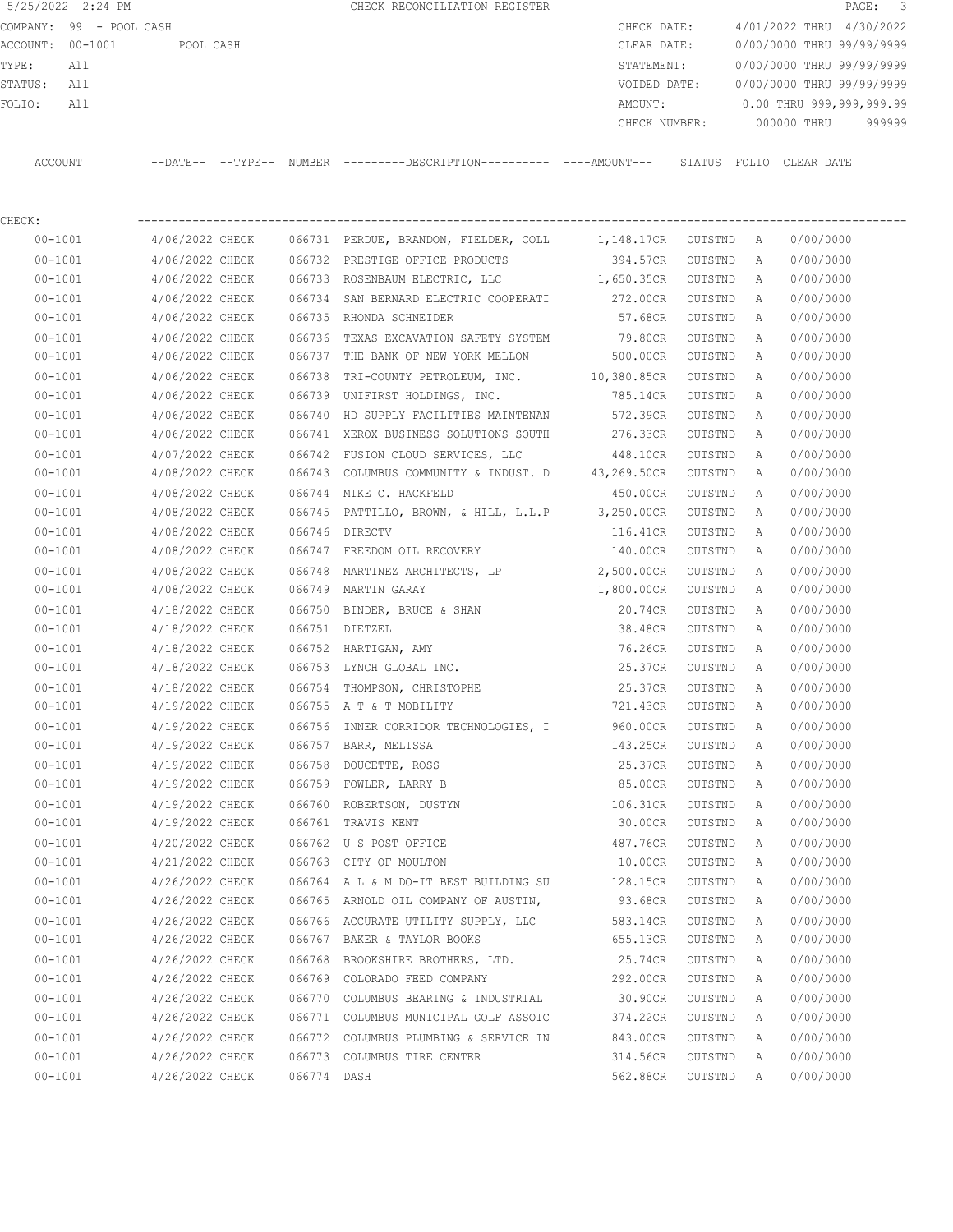|                  | COMPANY: 99 - POOL CASH |                            |        |                                | CHECK DATE:   |              |              |             | 4/01/2022 THRU 4/30/2022  |
|------------------|-------------------------|----------------------------|--------|--------------------------------|---------------|--------------|--------------|-------------|---------------------------|
| ACCOUNT: 00-1001 |                         | POOL CASH                  |        |                                | CLEAR DATE:   |              |              |             | 0/00/0000 THRU 99/99/9999 |
| TYPE:            | All                     |                            |        |                                | STATEMENT:    |              |              |             | 0/00/0000 THRU 99/99/9999 |
| STATUS:          | All                     |                            |        |                                | VOIDED DATE:  |              |              |             | 0/00/0000 THRU 99/99/9999 |
| FOLIO:           | All                     |                            |        |                                | AMOUNT:       |              |              |             | 0.00 THRU 999,999,999.99  |
|                  |                         |                            |        |                                | CHECK NUMBER: |              |              | 000000 THRU | 999999                    |
| ACCOUNT          |                         | $--$ DATE $- --$ TYPE $--$ | NUMBER |                                |               | STATUS FOLIO |              | CLEAR DATE  |                           |
| CHECK:           |                         |                            |        |                                |               |              |              |             |                           |
| $00 - 1001$      |                         | 4/26/2022 CHECK            | 066775 | DXI INDUSTRIES, INC.           | 1,259.12CR    | OUTSTND      | $\mathbb{A}$ | 0/00/0000   |                           |
| $00 - 1001$      |                         | 4/26/2022 CHECK            | 066776 | ENVIRONMENTAL MONITORING LABOR | 105.00CR      | OUTSTND      | A            | 0/00/0000   |                           |

5/25/2022 2:24 PM **CHECK RECONCILIATION REGISTER PAGE: 4** 

| $00 - 1001$      | 4/26/2022 CHECK                     |              | 066776 ENVIRONMENTAL MONITORING LABOR                                  | 105.00CR OUTSTND A   |           |       | 0/00/0000 |  |
|------------------|-------------------------------------|--------------|------------------------------------------------------------------------|----------------------|-----------|-------|-----------|--|
| $00 - 1001$      |                                     |              | $4/26/2022$ CHECK 066777 FAYETTE FIRE & SAFETY                         | 92.00CR OUTSTND      |           | A     | 0/00/0000 |  |
| $00 - 1001$      | 4/26/2022 CHECK                     |              | 066778 GALE/CENGAGE LEARNING                                           | 74.07CR OUTSTND      |           | A     | 0/00/0000 |  |
| $00 - 1001$      | 4/26/2022 CHECK                     |              | 066779 W.W. GRAINGER                                                   | 82.16CR OUTSTND      |           | A     | 0/00/0000 |  |
| $00 - 1001$      | 4/26/2022 CHECK                     |              | 066780 DAVID T POLASEK                                                 | 777.55CR             | OUTSTND   | A     | 0/00/0000 |  |
| $00 - 1001$      | 4/26/2022 CHECK                     | 066781 HCTRA |                                                                        | 1.26CR               | OUTSTND   | A     | 0/00/0000 |  |
| $00 - 1001$      | 4/26/2022 CHECK                     |              | 066782 INTERACTIVE COMPUTER DESIGNS, 4,000.00CR OUTSTND                |                      |           | A     | 0/00/0000 |  |
| $00 - 1001$      |                                     |              | 4/26/2022 CHECK 066783 MID-AMERICAN RESEARCH CHEMICAL 909.70CR OUTSTND |                      |           | A     | 0/00/0000 |  |
| $00 - 1001$      |                                     |              | 4/26/2022 CHECK 066784 O'REILLY AUTO PARTS                             | 7.99CR               | OUTSTND   | A     | 0/00/0000 |  |
| $00 - 1001$      |                                     |              | $4/26/2022$ CHECK $066785$ ON SITE DECALS, LLC                         | 80.00CR OUTSTND      |           | A     | 0/00/0000 |  |
| $00 - 1001$      |                                     |              | 4/26/2022 CHECK 066786 PIPELINE ACCIDENTS PREVENTION 487.50CR          |                      | OUTSTND   | A     | 0/00/0000 |  |
| $00 - 1001$      |                                     |              | 4/26/2022 CHECK 066787 PRISTEAM CLEAN, LLC                             | 1,919.00CR OUTSTND   |           | A     | 0/00/0000 |  |
| $00 - 1001$      |                                     |              | 4/26/2022 CHECK 066788 TIME WARNER CABLE                               | 50.26CR              | OUTSTND   | A     | 0/00/0000 |  |
| $00 - 1001$      | 4/26/2022 CHECK                     |              | 066789 TML ADMINISTRATIVE SERVICES 1,083.00CR OUTSTND                  |                      |           | A     | 0/00/0000 |  |
| $00 - 1001$      | 4/26/2022 CHECK                     |              | 066790 WATCHGUARD, INC.                                                | 426.00CR OUTSTND     |           | A     | 0/00/0000 |  |
| $00 - 1001$      | 4/26/2022 CHECK                     |              | 066791 SARAH JANE WICK                                                 | 1,050.00CR OUTSTND   |           | A     | 0/00/0000 |  |
| $00 - 1001$      | 4/26/2022 CHECK                     |              | 066792 RAILROAD COMMISSION OF TEXAS                                    | 1,376.00CR OUTSTND   |           | A     | 0/00/0000 |  |
| $00 - 1001$      | 4/27/2022 CHECK                     |              | 066793 LEGAL SHIELD (PRE-PAID LEGAL)                                   | 40.85CR OUTSTND      |           | A     | 0/00/0000 |  |
| $00 - 1001$      | 4/27/2022 CHECK                     | 066794 AFLAC |                                                                        | 1,826.06CR OUTSTND   |           | A     | 0/00/0000 |  |
| $00 - 1001$      | 4/27/2022 CHECK                     |              | 066795 TEXAS MUNICIPAL POLICE ASSOC.                                   | 84.00CR OUTSTND      |           | A     | 0/00/0000 |  |
| $00 - 1001$      |                                     |              | 4/27/2022 CHECK 066796 MEDICAL AIR SERVICES ASSOCIATI 462.00CR OUTSTND |                      |           | A     | 0/00/0000 |  |
| $00 - 1001$      | 4/29/2022 CHECK 066797 KAYLEE BRUNE |              |                                                                        | 46.45CR OUTSTND      |           | A     | 0/00/0000 |  |
| $00 - 1001$      |                                     |              | 4/29/2022 CHECK 066798 CITY OF COLUMBUS-PETTY CASH 104.24CR OUTSTND    |                      |           | A     | 0/00/0000 |  |
| $00 - 1001$      |                                     |              | 4/29/2022 CHECK 066799 CITY OF COLUMBUS-PETTY CASH                     | 29.83CR OUTSTND      |           | A     | 0/00/0000 |  |
| $00 - 1001$      | 4/29/2022 CHECK 066800 DUANE NAISER |              |                                                                        | 38.50CR OUTSTND A    |           |       | 0/00/0000 |  |
| DEPOSIT:         |                                     |              |                                                                        |                      |           |       |           |  |
| $00 - 1001$      |                                     |              | $4/06/2022$ DEPOSIT GENERAL TO CONSOL TSFR $100,000.00$ OUTSTND G      |                      |           |       | 0/00/0000 |  |
| $00 - 1001$      |                                     |              | 4/06/2022 DEPOSIT 000001 UTILITY TO CONSOL TSFR                        | 100,000.00           | OUTSTND   | G     | 0/00/0000 |  |
| $00 - 1001$      | 4/08/2022 DEPOSIT                   |              | SALES TAX DEPOSIT                                                      | 129,808.49           | OUTSTND   | G     | 0/00/0000 |  |
| $00 - 1001$      | 4/15/2022 DEPOSIT                   |              | MIXED BEVERAGE DEPOSIT                                                 | 1,664.25             | OUTSTND   | G     | 0/00/0000 |  |
| $00 - 1001$      | 4/19/2022 DEPOSIT                   |              | GROSS RECEIPTS DEP- AEP 62,632.99                                      |                      | OUTSTND   | G     | 0/00/0000 |  |
| $00 - 1001$      | 4/21/2022 DEPOSIT                   |              | UTILITY TO CONSOL TRANSFER                                             | 125,000.00           | OUTSTND   | G     | 0/00/0000 |  |
| $00 - 1001$      | 4/27/2022 DEPOSIT                   |              | GENERAL TO CONSOL TRANSFER 75,000.00                                   |                      | OUTSTND   | $-$ G | 0/00/0000 |  |
| $00 - 1001$      |                                     |              | $4/27/2022$ DEPOSIT 000001 UTILITY TO CONSOL TRANSFER $50,000.00$      |                      | OUTSTND G |       | 0/00/0000 |  |
| $\texttt{EFT}$ : |                                     |              |                                                                        |                      |           |       |           |  |
| 00-1001          | 4/27/2022 EFT                       |              | 000004 TEXAS DISPOSAL SYSTEMS, INC. 77,732.48CR OUTSTND A              |                      |           |       | 0/00/0000 |  |
| MISCELLANEOUS:   |                                     |              |                                                                        |                      |           |       |           |  |
| $00 - 1001$      |                                     |              | 4/06/2022 MISC. 000659 FUSION CLOUD SERVICES, LVOIDED                  | 448.10               | VOIDED    | A     | 4/06/2022 |  |
| $00 - 1001$      | 4/06/2022 MISC. 066685 ERIC BRADEN  |              | VOIDED                                                                 | 13.44                | VOIDED    | A     | 4/06/2022 |  |
| $00 - 1001$      | 4/11/2022 MISC.                     |              | PAYROLL DIRECT DEPOSIT                                                 | 5,720.00CR OUTSTND P |           |       | 0/00/0000 |  |